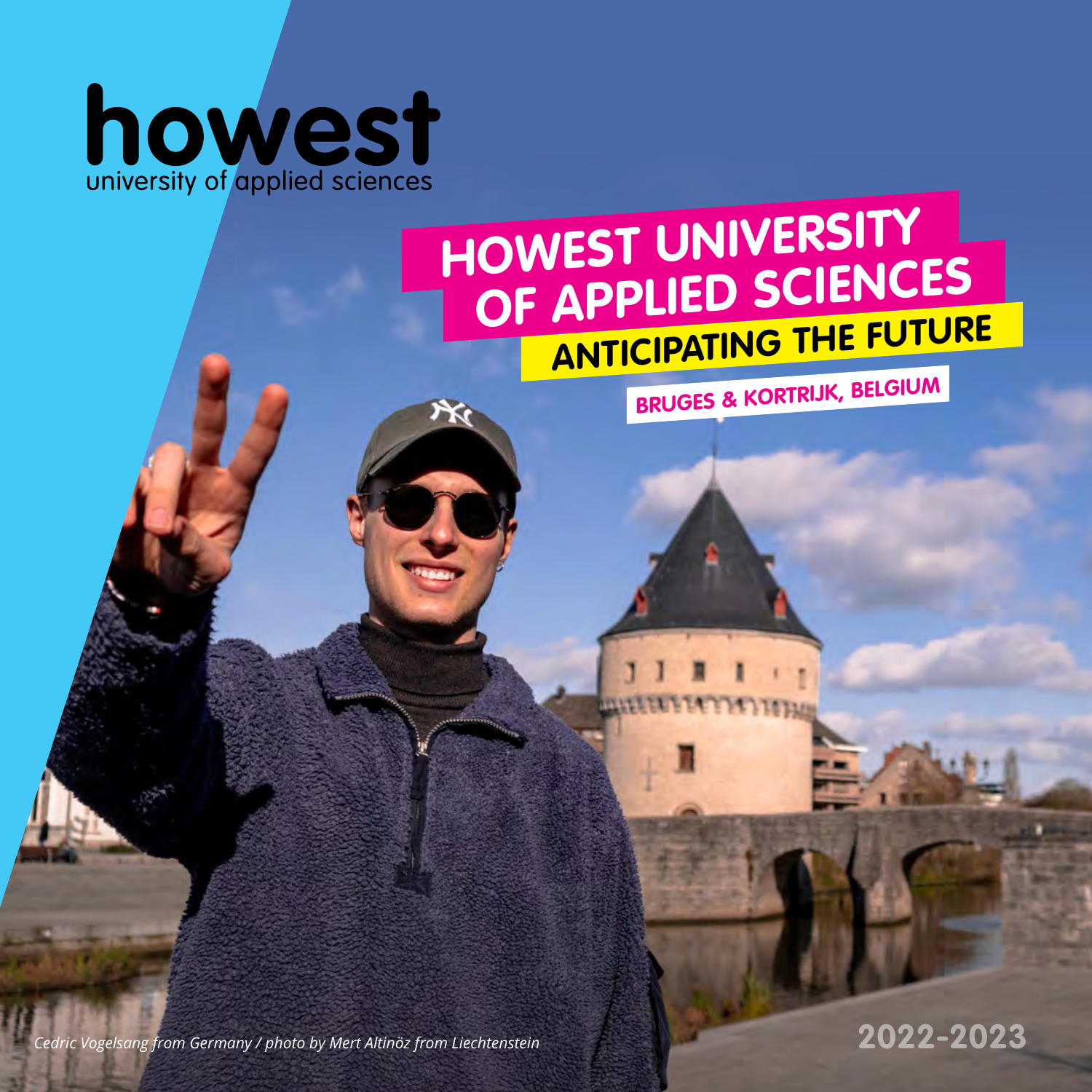### **Studying in the heart of Europe**

**With campuses in Bruges and Kortrijk, Howest University of Applied Sciences is at the very heart of Europe, only a two hour train journey to major cities such as Paris, London and Amsterdam.**

#### **BRUGES**

- **• UNESCO World Heritage Site since 2000**
- **• Medieval gem, with its romantic canals and cobbled alleys**

#### **KORTRIJK**

*If you want to study in the heart of Europe, [Howest University of Applied Sciences](https://www.howest.be/en) is without a doubt the perfect spot for you.*

- **• One of the hotspots of Flemish history**
- **• UNESCO Creative City, city of innovation, creation and design with broad boulevards**

**along the river Leie and a large shopping mall in the historic city centre**

*Howest offers 25 bachelor's degrees and 12 associate degrees with a strong practical focus. Some of them are unique for our country, such as our awardwinning [Digital Arts and Entertainment \(DAE\),](https://www.digitalartsandentertainment.be/) available both in English and Dutch. Our 33 [English-taught programmes](https://www.howest.be/en/study/howest-international/course-offer-in-english) attract students from all over the world to our beautiful region, and provide them with top-notch education..*

*With [campuses](https://www.howest.be/en/study/student-life/campuses) in [Bruges](https://www.visitbruges.be/en) and [Kortrijk](https://www.toerismekortrijk.be/en), Howest provides an appealing programme within an impressive historical context. Bruges is one of the most beautiful cities in the world while Kortrijk holds a symbolic place in Flemish history and is a creative and entrepreneurial hub with a global outlook.* 

We offer 25 bachelor's, 12 associate degrees [and many postgraduate certificate programmes](https://www.howest.be/en/study-programmes), all with a strong practical focus, in Business & Management, Industrial Sciences & Technology, Digital Design, Architecture, Healthcare, Education, and Social Sciences. Howest is a member of Ghent University Association, which provides high-quality higher education to about 1/3 of Flanders' student population. All programmes are fully accredited by NVAO, the Dutch-Flemish Accreditation Organisation.

*Howest has a vast tradition of international cooperation and is an active partner of many European universities. We also have a growing number of valuable [partnerships](https://www.howest.be/en/study/study-at-howest/study-abroad/partners) with universities and fieldwork organisations in North and Latin America, Asia and Africa.*

*I'm sure Howest is a place for you. We'll make you feel welcome!*

**Lode De Geyter** / President of Howest University of Applied Sciences **Frederik D'Hulster** / Vice President for Education, Research and International Affairs. **Isabelle Pertry** / Director of International Affairs



Howest is an entrepreneurial University of Applied Sciences known for its innovative and interdisciplinary approach to education and research, and its close collaboration with industry, business and the social profit sector.

Anticipating the future, starting from each individual student's talent and motivation, Howest educates its students to become competent, employable and team-oriented professionals. Industry and societydriven assignments and on-the-job training are key

components of our programmes. We achieve highimpact learning through modern approaches such as project based and cooperative education. Our WOW, Window on the World integration project, in which multidisciplinary student teams tackle community-based, real-life challenges, is just one of many examples. All students develop international competencies and have diverse opportunities to study, train, do projects or study trips abroad. With our alumni as proof, Howest meets the changing needs of society and equips its students for the

future.

Howest sets the tone for socially relevant, practice and value oriented education, research and services to society, with a wide regional and international outlook.

Howest is an open-minded and pluralistic university of applied sciences, with respect for diversity. Howest inspires its staff and students to integrate its core values "serve-empower-care" in their professional and personal lives.

 $\frac{1}{2}$ **KORTRIJK** UNESCO<br>DESIGN REGION



### **AN INNOVATIVE UNIVERSITY OF APPLIED SCIENCES**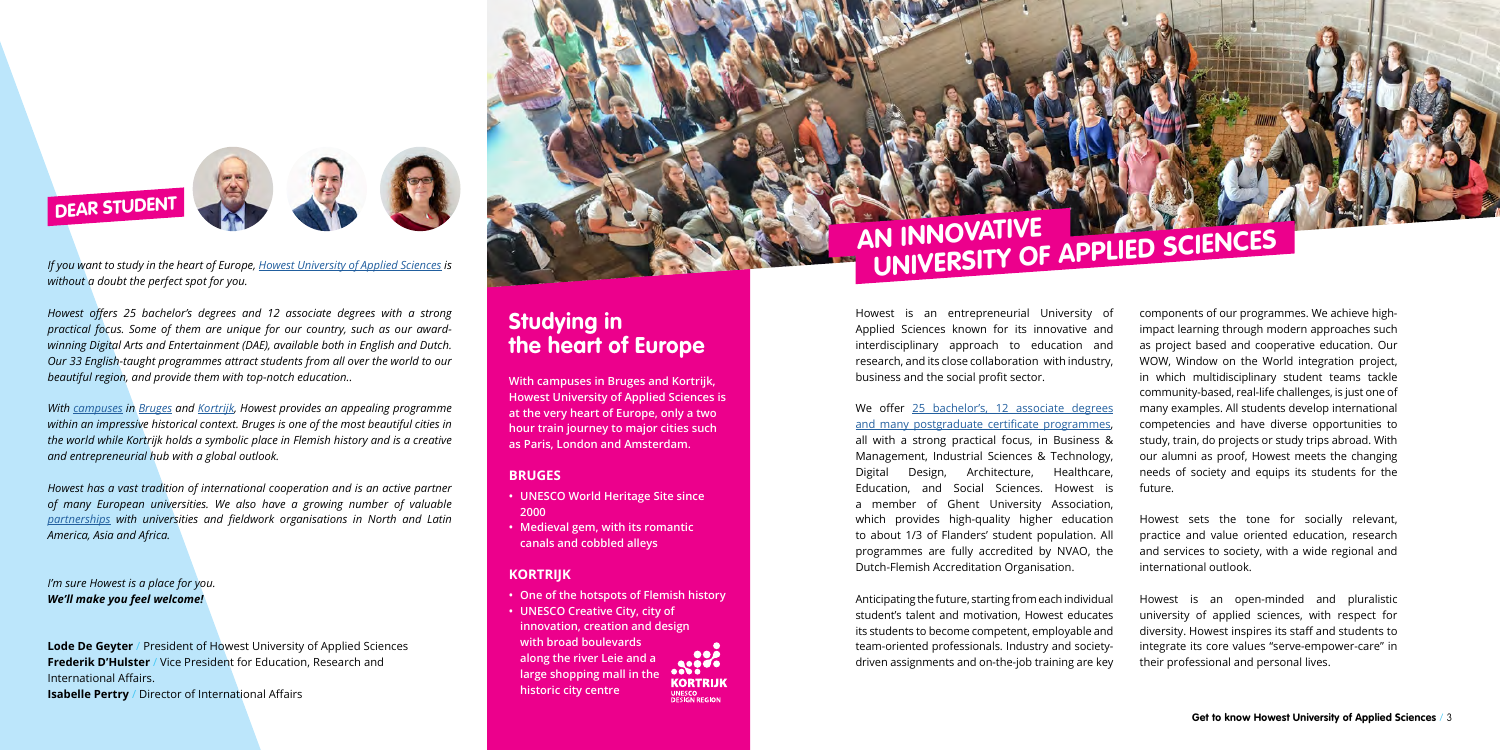#### **23 ENGLISH-TAUGHT BACHELOR SEMESTERS FOR EXCHANGE\***

- [AI Engineer \(autumn or full year\)](https://www.howest.be/en/programmes/english-taught-semester/ai-engineer)
- [Applied Computer Sciences \(autumn & spring\)](https://www.howest.be/en/programmes/english-taught-semester/applied-computer-sciences)
- [Applied Health & Lifestyle Sciences \(autumn\)](https://www.howest.be/en/programmes/english-taught-semester/applied-health-and-lifestyle-sciences)
- [Bioinformatics I & II \(autumn & spring\)](https://www.howest.be/en/programmes/english-taught-semester/bioinformatics)
- [Collaborative Design Studio \(autumn\)](https://www.howest.be/en/programmes/english-taught-semester/collaborative-design-studio)
- [Creative Communication Project \(spring\)](https://www.howest.be/en/programmes/english-taught-semester/creative-communication-project)
- [Design for Identity \(spring\)](https://www.howest.be/en/programmes/english-taught-semester/design-for-identity)
- [Digital Arts and Entertainment \(autumn & spring\)](https://www.digitalartsandentertainment.be/)
- [Digital Design and Development \(autumn & spring\)](https://www.howest.be/en/programmes/bachelor/devine)

#### • [Global Business Management I & II \(autumn & spring\)](https://www.howest.be/en/programmes/english-taught-semester/global-business-management)

- [Integrated Building Design and Construction \(autumn\)](https://www.howest.be/en/programmes/english-taught-semester/integrated-building-design-and-construction)
- [Journalism, Project Management & Storytelling \(autumn\)](https://www.howest.be/en/programmes/english-taught-semester/journalism-project-management-and-storytelling)
- [Migration and Refugees \(autumn or full year\)](https://www.howest.be/en/programmes/english-taught-semester/migration-and-refugees)
- [Nursing Programme \(autumn & spring\)](https://www.howest.be/en/programmes/english-taught-semester/international-nursing-programme)
- [Psychological Dimensions of Gender & Diversity \(autumn\)](https://www.howest.be/en/programmes/english-taught-semester/psychological-dimensions-of-gender-and-diversity)
- [Tourism, Project Management & Storytelling \(autumn\)](https://www.howest.be/en/programmes/english-taught-semester/tourism-project-management-and-storytelling)
- [We Teach the World. Teacher Training \(autumn\)](https://www.howest.be/en/programmes/english-taught-semester/we-teach-the-world)

#### **25 BACHELOR DEGREES IN DUTCH**

Business Management, Communication, Journalism, Network Economy, Organisation and Management, Tourism and Recreation Management, Biomedical Laboratory Technology, Digital Arts and Entertainment (DAE), Devine - Digital Design and Development, Energy Management, Industrial Product Design, Multimedia and Creative Technologies, Applied Architecture, Applied Computer Science, Teacher Training (Pre-Primary Education, Primary Education, Secondary Education), Occupational Therapy, Social Work, Sports and Movement, Applied Health Sciences, Applied Psychology, Nursing

#### **12 ASSOCIATE DEGREES IN DUTCH**

**[international.office@howest.be](mailto:international.office%40howest.be?subject=) [howest.be/international](https://www.howest.be/en/study/howest-international) [howest.be/englishcourseoffer](https://www.howest.be/en/study/howest-international/course-offer-in-english) O** [Howest International](https://www.facebook.com/howestinternational) *<u>O* howest international</u>

# ككانة **GO INTERNATION WITH HOWEST** Left: Topi Raatikainen, Finland

Accounting Administration, Building and Construction Drafting, Computer Programming, Education: Secondary Education, HR Support, Industrial Informatics (graphic design), Informatics Network Manager, Internet of Things, Marketing and Communication Support, Social Educational Care Work, Social Work, Transport & Logistics

## **OUR 2022-2023 PROGRAMMES**

**JINXING GAO / CHINA**

*"I have really enjoyed my stay at Howest, not only because of the courses, but also in terms of meeting new people from all over the world. What impressed me most is the patience with which the teachers taught us. Teachers, students and coaches gave me a lot of extra assistance with my IoT Device and Machine Learning lessons and helped to boost my confidence in speaking English. It has definitely been a wonderful and interesting exchange experience in Belgium, which will also* 





*benefit my future career."*

#### **NAKISA BASTAM / GERMANY**

*''The environment within the Bachelor of Digital Arts and Entertainment is just plain amazing. You are surrounded by people with the same passions, interests and dreams as you and that does not just go for the students, but for the teachers as well. I can confidently say that every single teacher here is amazing, both professionally and personally. I can say with the utmost confidence that coming here was the best decision I ever made. If you are up for the challenge this place will change your life. I am now starting to work in the field of my favourite hobby. It really is not a job, it is not work, but it is a privilege and a joy."*

### Right: Aziz Priganica, Norway

#### **JESSICA NAVARRO / APPSTATE UNIVERSITY, USA**

*"My time abroad gave me so much insight into myself. It was the best decision I have ever taken. Howest was such a welcoming community, from the faculty and professors to my fellow students. The culture that Howest cultivates for its international students is nothing short of exceptional."*

**CONTACT & FOLLOW US** 



Jessica Navarro, both from the USA

### ∧

#### **10 FULL DEGREES/PROGRAMMES IN ENGLISH**

- [Bachelor of Digital Arts and Entertainment \(DAE 3 yrs 180 ECTS\)](https://www.digitalartsandentertainment.be/) *6 majors: Visual Effects / 3D Animation / Game Graphics Production / Independent Game Production / Game Development / Sound Design*
- [Bachelor of Digital Design and Development \(Devine 3 yrs 180 ECTS\)](https://www.howest.be/en/programmes/bachelor/devine)
- [Bachelor of Applied Computer Science major Cyber Security](https://www.howest.be/en/programmes/bachelor/applied-computer-science/cyber-security-professional)  [Professional \(3 years - 180 ECTS\)](https://www.howest.be/en/programmes/bachelor/applied-computer-science/cyber-security-professional)
- [Bachelor of Industrial Product Design \(3 years 180 ECTS\)](https://www.howest.be/en/programmes/bachelor/industrial-product-design) **NEW**
- [Bachelor of Creative Technologies and Artificial Intelligence \(short](https://www.howest.be/en/study/howest-international/course-offer-in-english#Bachelor-of-Creative-Technologies-and-Artificial-Intelligence)  [track - 1 year - 60 ECTS\)](https://www.howest.be/en/study/howest-international/course-offer-in-english#Bachelor-of-Creative-Technologies-and-Artificial-Intelligence) **NEW**
- [Advanced Bachelor of Bioinformatics \(1 year 60 ECTS\)](https://www.howest.be/en/programmes/advanced-bachelor/bioinformatics)
- [Postgraduate Certificate in Cyber Security \(56 ECTS\)](https://www.howest.be/nl/opleidingen/postgraduaat/cyber-security)
- [Postgraduate Certificate in Global Business Management \(30/60](https://www.howest.be/en/programmes/english-taught-semester/global-business-management)  [ECTS\)](https://www.howest.be/en/programmes/english-taught-semester/global-business-management)
- [Postgraduate Certificate in Migration and Refugees \(30/60 ECTS\)](https://www.howest.be/en/programmes/english-taught-semester/migration-and-refugees)
- [European Master in Sustainable Energy System Management](https://www.howest.be/en/opleidingen/master/sustainable-energy-system-management)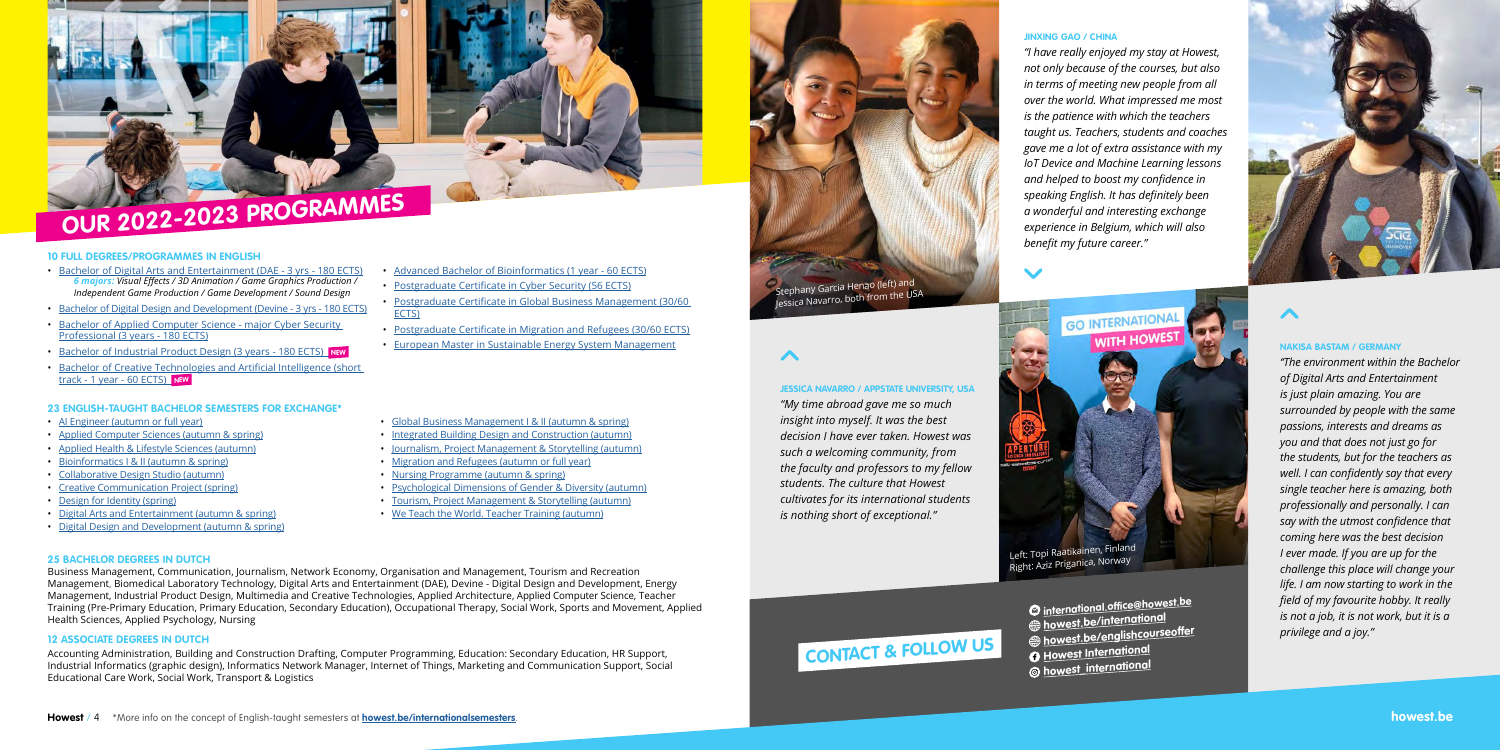Howest University of Applied Sciences has a long history of knowledge collaboration with both large, international corporations and with local SME's. Almost all of our [research projects](https://www.howest.be/en/collaborate/companies-and-organisations/research-and-services) are either demand driven or in close collaboration with enterprises.

Our research and innovation labs have a clear focus on applied research. They are organised around topnotch, highly skilled and innovative research teams. The Howest research and innovation labs bring

innovation to life, using the principles of quadruple helix innovation in which government, academia, industry and citizens collaborate to leverage structural changes. Our researchers anticipate the future by applying interdisciplinary research and creating bridges between domains and curricula, with education being the living lab of many research topics. Social profit and profit organisations from our academic and industrial network worldwide make use of our knowhow and expertise.

#### **Housing**

Howest Student Affairs [\(Stuvo\)](https://www.howest.be/en/study/student-services) helps our international students find suitable accommodation. We have [housing](https://www.howest.be/en/study/student-life/student-housing) [possibilities](https://www.howest.be/en/study/student-life/student-housing) in our own student residence or via the private market. A student room in Bruges will typically cost between €250 and €400 per month; a studio flat between €400 and €600. A student room in Kortrijk will generally cost between €270 and €470 per month.

#### **A buddy for every international student!**

International students will have [buddies](https://www.howest.be/nl/studeren/internationalisering/exchange-study-at-howest#Buddies) to help welcome and inform them, show them around in Bruges or Kortrijk, introduce them to the student life at our campuses and make them feel at home. We want all incoming students to be well connected with local students and well guided during their stay in Belgium.

#### **Orientation Week**

Each semester we organise a full-time orientation week before the start of the actual lessons, free of charge. Through fun, team-building activities and excursions, incoming students will get to know other international and local students, their Howest campus, the Howest cities Kortrijk & Bruges and other beautiful places in Flanders.



#### **Howest's strong research niches within its academic fields:**

# **OUR RESEARCH: INNOVATIVE AND STATE-OF-THE-ART!**







**ENTREPRENEURSHIP CIRCULAR BUSINESS MODELS DIGITAL MARKETING & COMMUNICATION SOCIAL MEDIA COMMUNICATION DIGITAL STORYTELLING**

**VIRTUAL & AUGMENTED REALITY ARTIFICIAL INTELLIGENCE BLOCKCHAIN & CYBERSECURITY BIOINFORMATICS SMART ENERGY SYSTEMS BIG DATA DESIGN FOR EVERYONE**

**VITAL CITIES & COMPANIES PREVENTIVE HEALTHCARE SERIOUS GAMES MORAL DISTRESS IN ORGANISATIONS EDUCATIVE TECHNOLOGY**



**Howest** / 6 **Get to know Howest University of Applied Sciences** / 7



**Howest buddy & international pals Aizpea Garmendia Iartza, Bruno Tardaguila and Noor Van de Steen**

# **WE CAN'T WAIT TO WELCOME YOU!**